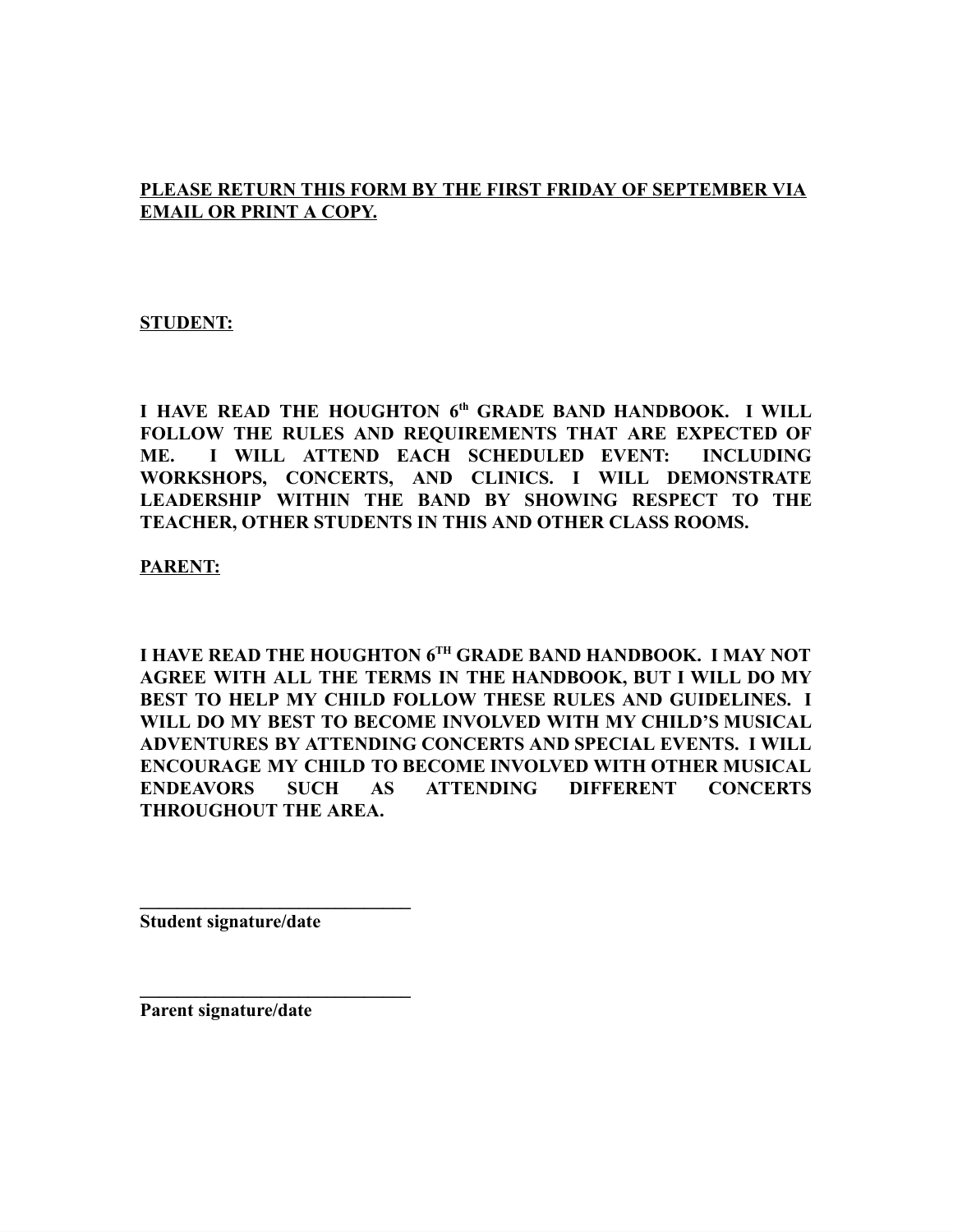### THE HOUGHTON  $6^{TH}$  GRADE BAND

Mission Statement

#### Developed by Kelly Fontaine

The Houghton  $6<sup>th</sup>$  Grade band has a mission to grow musically throughout the year. Learning and understanding daily ideas and concepts will ensure our goal. We are a team. Everyone needs to participate within this team by practicing an instrument on a daily basis, being prepared for class daily and producing enthusiasm. Everyone will treat each other with respect and therefore will be treated with respect. We do not discriminate to any person. Everyone has the opportunity to learn. Everyone will accept this opportunity. We have a commitment to our school and community. We will fulfill this commitment by performing on a regular basis in a public setting. Through these ideas, we hope to develop an appreciation for the ensemble and for ourselves.

# **Goals**

- 1. We will remember our pencils, instrument and music/book daily.
- 2. We will show pride and ownership in belonging to the band.
- 3. We will perform for our community and school.
- 4. We hope to create a stronger self-confidence within each of us.
- 5. We will treat each other with respect.
- 6. We will increase our musical ability throughout the year.
- 7. We will increase our musical knowledge daily.
- 8. We will act responsibly in public while representing our school/director.
- **9.**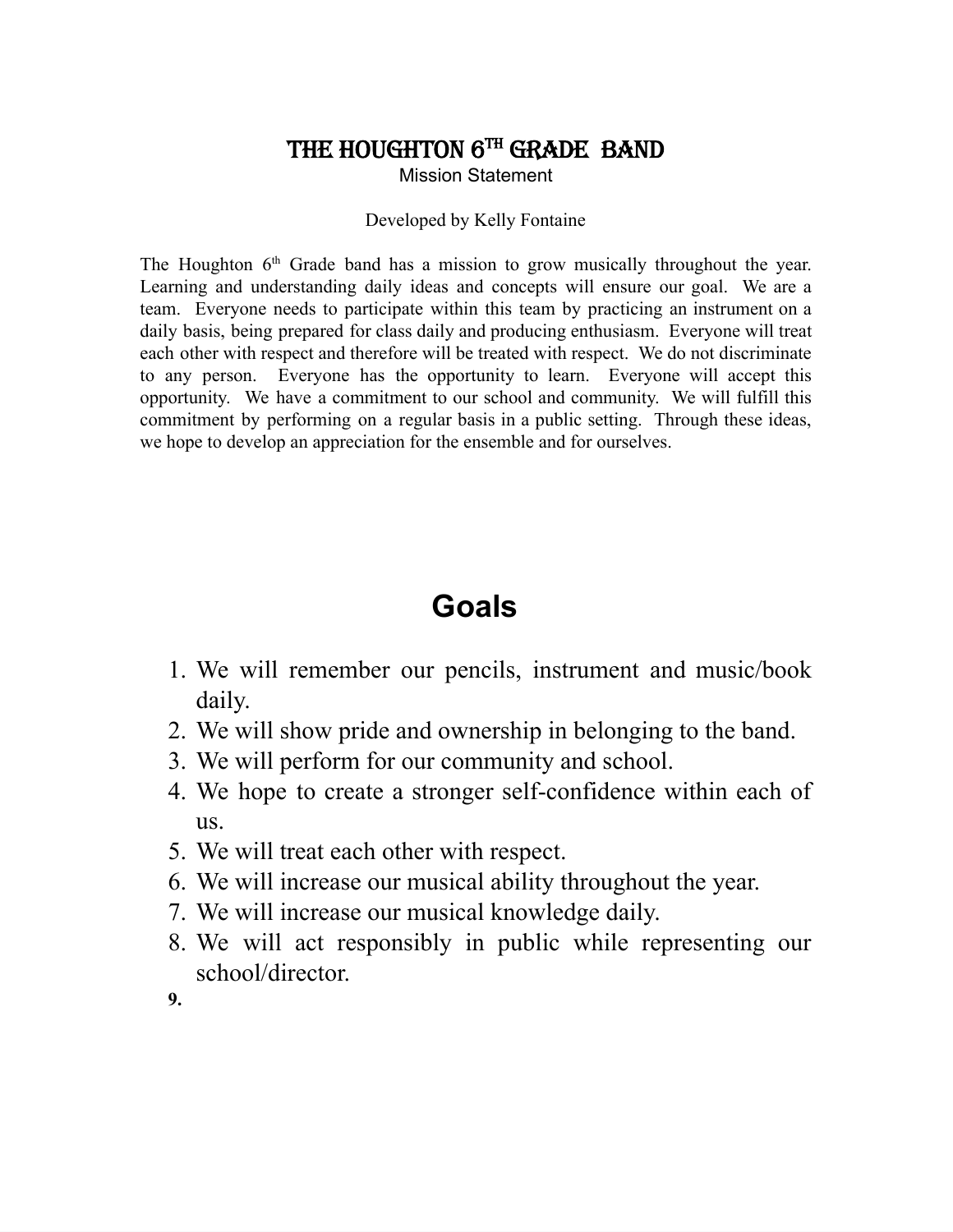# **Classroom Rules**

- 1. Respect the podium and the director, and respect will be returned. ~students need to be quiet when the director stands on the podium and seated
- 2. Food and drink are not be permitted in the room at any time.
- 3. Absolutely no Gum!!! Detention with teacher if persists.
- 4. You are tardy if not in your seat with materials within two minutes of the bell ringing.
- 5. Not having materials will result in a loss of daily points, affecting grade.
- 6. Remain in assigned seats until dismissed by teacher.
- 7. The same rules apply for a substitute teacher.

## **Grade Requirements**

1. Playing Test **(35% of final grade)**

Playing tests will be taken during class time. These performance tests can be from the music we are presently working on. The student will have at least two school days to practice the approximate material for that exam. The exact exam is never given to the student in advance.

**2.** Written Work **(20% of final grade)**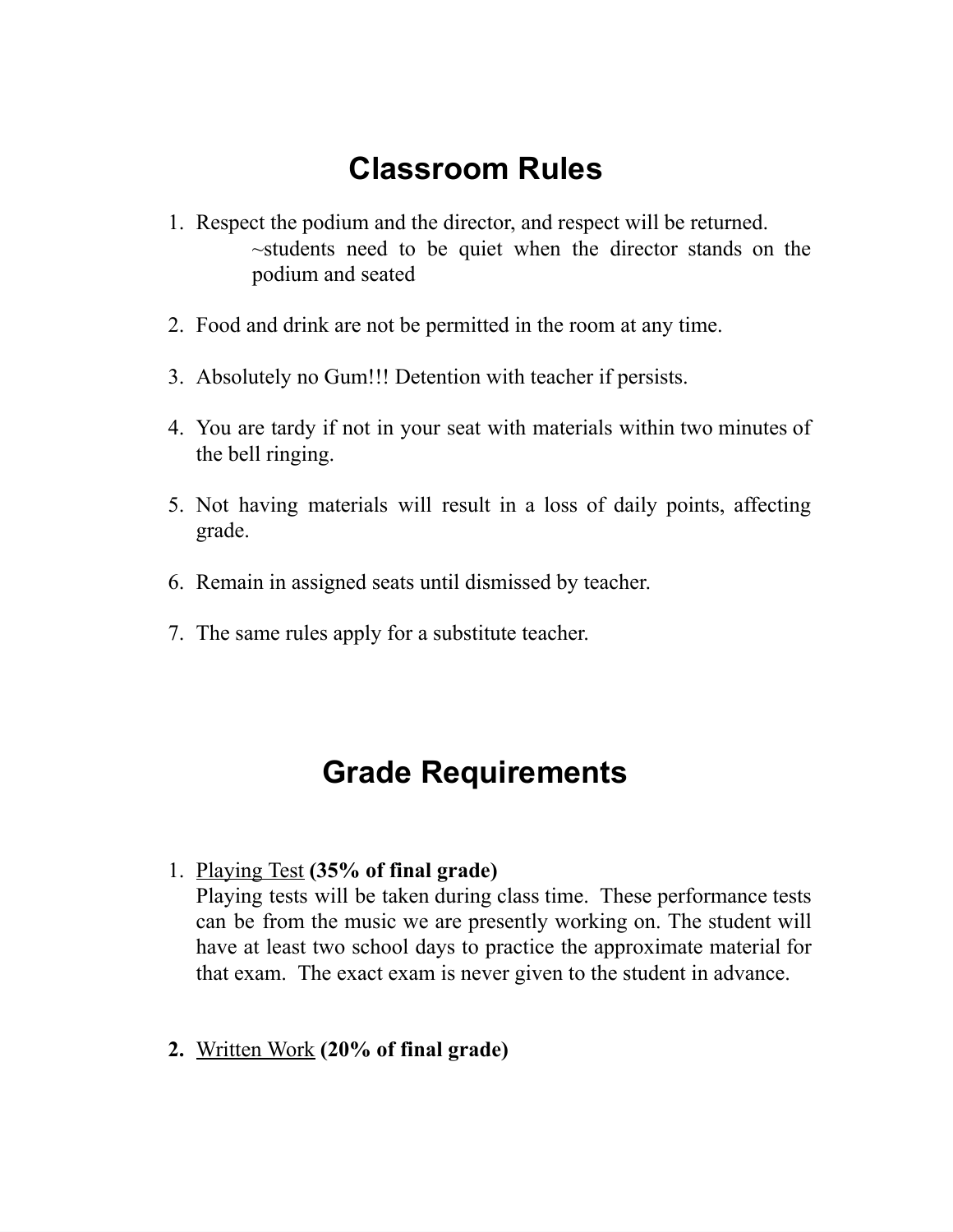Written assignments will be given on music theory, rhythm, and music history. All assignments will be given and accepted through Google Classroom.

**3.** Preparation for class **(25% of final grade)**

Everyone must be in his or her assigned seat at the final bell.

Everyone must have all materials and will not be excused to get supplies.

Everyone will bring his or her own music and pencil to each class period.

4. Practice **(20% of final grade)**

Students are required to practice 60 minutes per week. I will introduce the students to the practice session throughout the school year. (Another way to practice.)

## **Performances**

### **Concerts**

All concerts must be attended and are required.

Tuesday, December 7 at 6:30 PM. Tuesday, May 10 at 6:30 PM

We also have a clinic in the fall for small groups and a band clinic in the spring. Dates to be determined.

## **Related Topics**